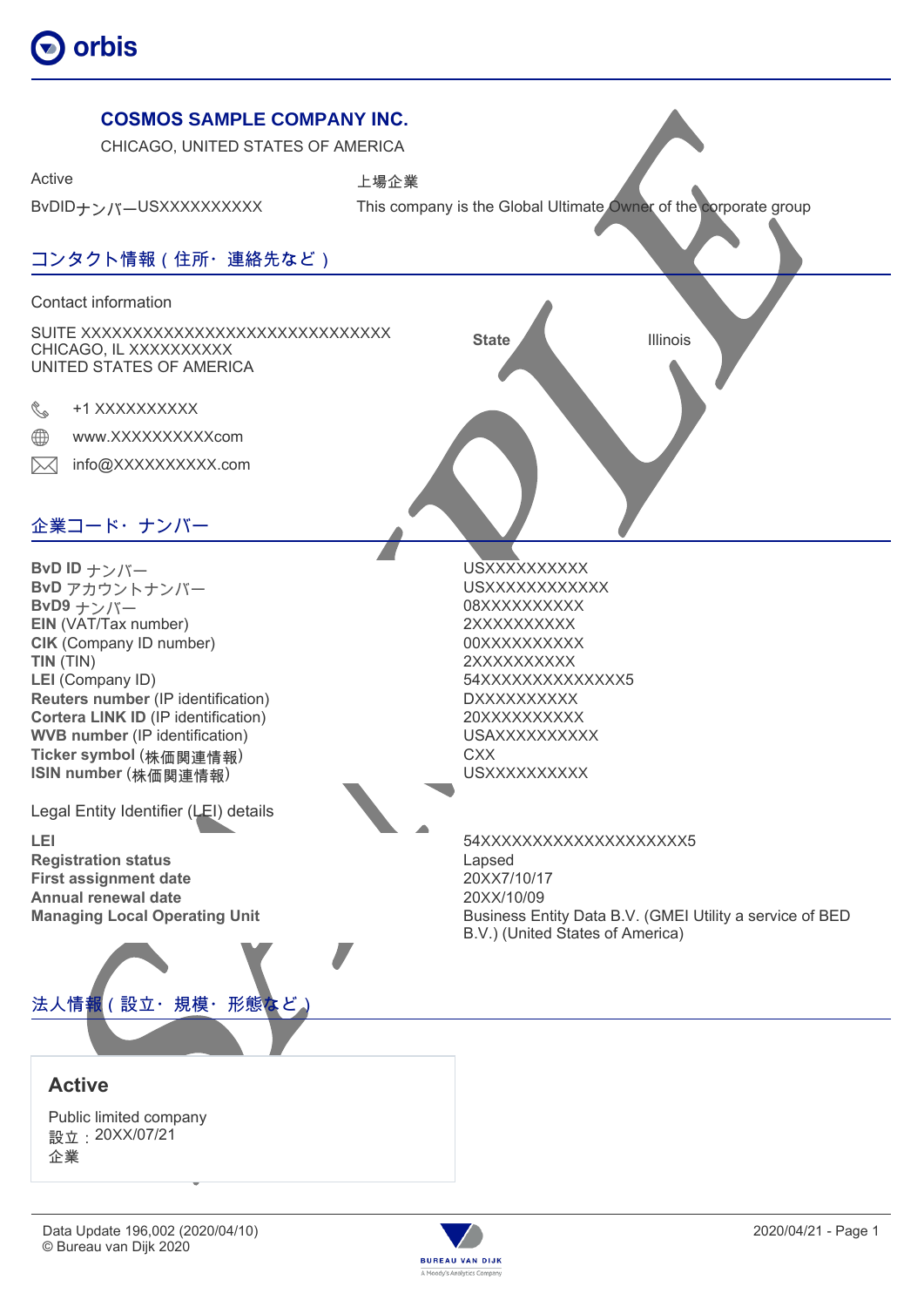# orbis



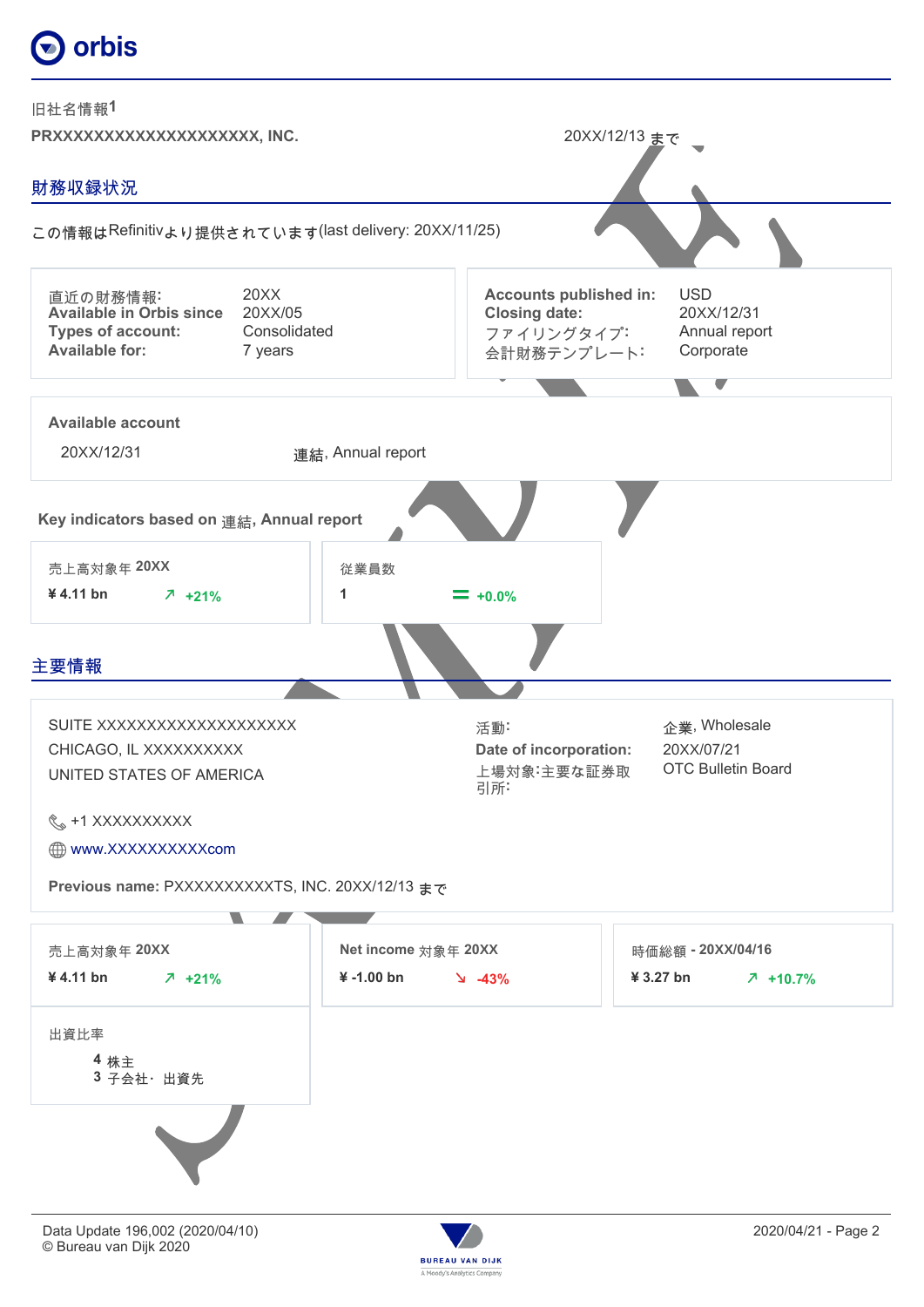

## **Financial profile**

連結, Annual report

|                | 20XX/12/31            | 20XX/12/31          | 20XX/12/31           | 20XX/12/31         | 20XX/12/31     |
|----------------|-----------------------|---------------------|----------------------|--------------------|----------------|
|                | m JPY                 | m JPY               | m JPY                | m JPY              | m JPY          |
|                | 12 months             | 12 months           | 12 months            | 12 months          | 12 months      |
|                | Unqualified           | Unqualified         | Unqualified          | Unqualified        | Unqualified    |
|                | <b>US GAAP</b>        | <b>US GAAP</b>      | <b>US GAAP</b>       | <b>US GAAP</b>     | <b>US GAAP</b> |
|                | $10-K$                | $10-K$              | $10-K$               | $10-K$             | $10-K$         |
| 為替レート: USD/JPY | 110.82999             | 112.90001           | 116.80000            | 120.49999          | 120.64000      |
| 総売上高           | 4,110 $\n  \  \big)$  | 3,389 $\n 7$        | 789 7                | $64 \setminus$     | 922            |
| 経常利益           | $-1,002$ $\backslash$ | $-701$ $\sqrt{ }$   | $-70$ $\overline{7}$ | $-806$ $\bigvee$   | 850            |
| 当期純利益          | $-1,004$ \            | $-701\sqrt{ }$      | $-70$ $\overline{7}$ | $-806\sqrt{ }$     | 729            |
| キャッシュフロー       | -999 $\backslash$     | $-478$ $\backslash$ | $-69$ $\sqrt{ }$     | $-64$ $\backslash$ | 730            |
| 総資産            | $2,294 \overline{7}$  | 1,205 $\neg$        | 364 $\neg$           | 79 <sub>1</sub>    | 873            |
| 自己(株主)資本       | $-368$ $\backslash$   | $-342$ $\bigvee$    | $-205$ $\backslash$  | $-150\sqrt{}$      | 660            |
| 流動比率(x)        | $0.82$ 7              | $0.69$ $\neg$       | $0.54 \times$        | $0.29\bigvee$      | 4.10           |
| 売上高経常利益率(%)    | $-24.39\sqrt{}$       | $-20.68$ $\sqrt{ }$ | $-8.89$              | n.s.               | 92.18          |
| 税引前ROE (%)     | n.s.                  | n.s.                | n.s.                 | n.s.               | 128.65         |
| 税引前ROCE (%)    | n.s.                  | n.s.                | n.s.                 | n.s.               | 130.01         |
| 自己(株主)資本比率(%)  | $-16.03$ 7            | $-28.36$ 7          | $-56.21$             | n.s.               | 75.66          |
| 従業員数           | $1 \models$           | $1 \models$         | 1                    | n.a.               | n.a.           |

**Management**

Mr XXXXXXXXXX Mr XXXXXXXXXX

+ 2 さらに見る

 $\overline{\phantom{a}}$ ニュース**stories since last year 24** negative stories

 $\blacksquare$ 

45 stories in total

### **Latest news**

| 20XX/04/14               | <b>AQM</b> | COXXXXXXXXXXXXXXX - 10-K - Management's Discussion and Analysis of Financial Condition<br>and Results of Operations                              |
|--------------------------|------------|--------------------------------------------------------------------------------------------------------------------------------------------------|
| 20XX/04/09               | AQM        | COXXXXXXXXXXXXXXXXXXXXXXXXXXXXXSentation Agreement of Covid-19 Diagnostic Detection<br>Kit for Germany, England, Greece & Cyprus                 |
| 20XX/04/08               | AQM        | CXXXXXXXXXXXXXXXXXXXXXXXXXXXXXXXXCLUSIVE REPRESENTATION AGREEMENT OF<br>COVID-19 DIAGNOSTIC DETECTION KIT FXXXXXXXXXXXXXXXXLAND, GREECE & CYPRUS |
| 20XX/03/26<br>20XX/01/09 | AQM<br>AQM | Stocks ThXXXXXXXXXXOn Thursday                                                                                                                   |
|                          |            |                                                                                                                                                  |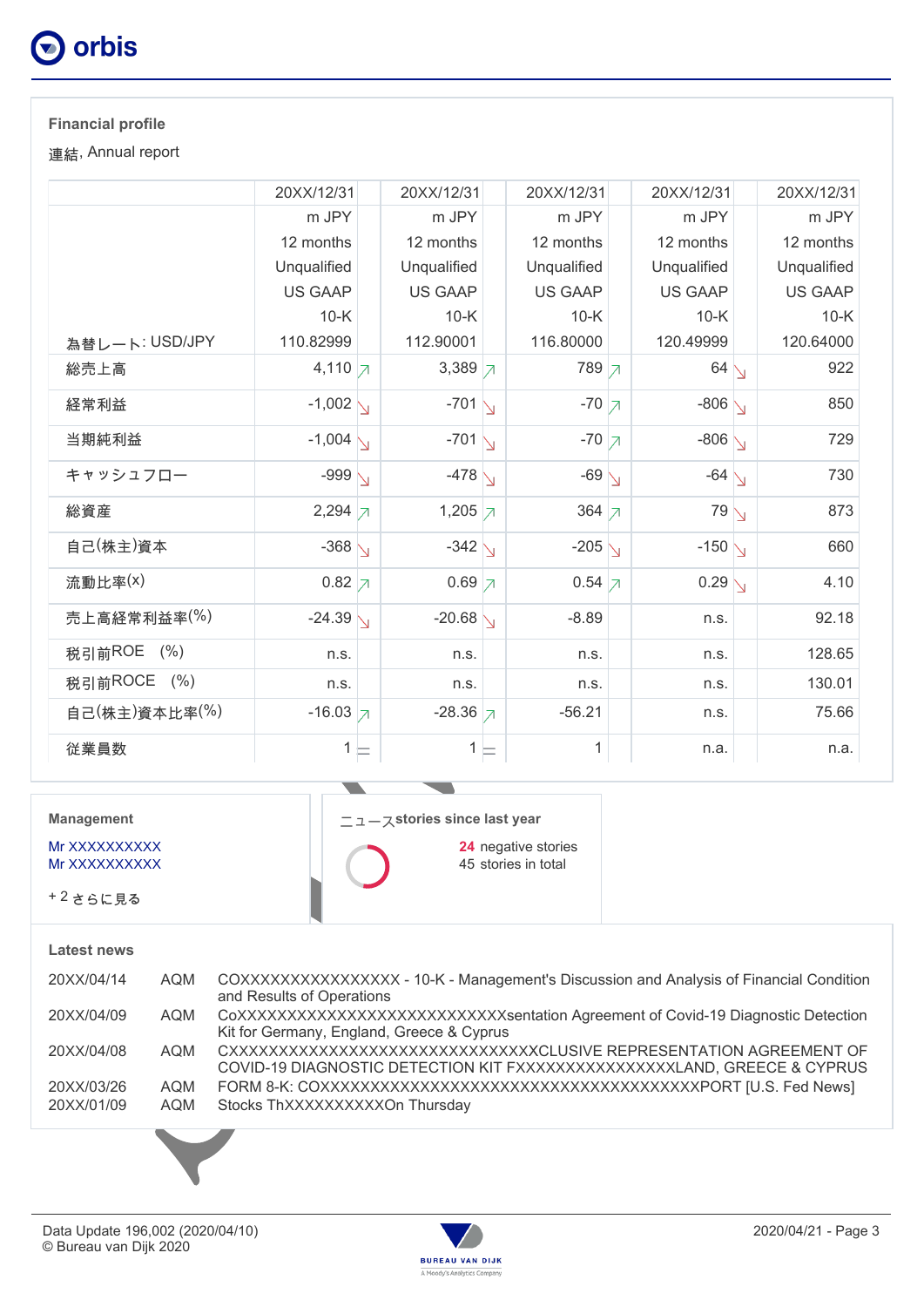# orbis

## 業種・事業内容

| 企業タイプ:<br><b>ByD</b> sector:<br>NACE Rev. 2 メインセクション:<br>製品& サービス: | 企業<br>Wholesale<br>Bureau van Dijk] | G - Wholesale and retail trade; repair of motor vehicles and motorcycles<br>Renting or leasing of real estate properties to others; the management of real estate<br>properties for others; the selling, buying and renting of real estate properties for others;<br>and the provision of other real estate related services, such as appraisal services [source: |
|--------------------------------------------------------------------|-------------------------------------|-------------------------------------------------------------------------------------------------------------------------------------------------------------------------------------------------------------------------------------------------------------------------------------------------------------------------------------------------------------------|
| US SIC $\Box - \kappa(s)$                                          |                                     |                                                                                                                                                                                                                                                                                                                                                                   |
| コアコード<br>プライマリーコード(S):                                             | 512<br>5122                         | Drugs, drug proprietaries, and druggists' sundries wholesale dealing in<br>Drugs, drug proprietaries, and druggists' sundries wholesale dealing in                                                                                                                                                                                                                |
| NACE Rev. $2 \underline{\square} - \kappa(s)$                      |                                     |                                                                                                                                                                                                                                                                                                                                                                   |
| コアコード<br>プライマリーコード(S):                                             | 4645<br>4645<br>4646                | Wholesale of perfume and cosmetics<br>Wholesale of perfume and cosmetics<br>Wholesale of pharmaceutical goods                                                                                                                                                                                                                                                     |
| NAICS 2017 $\Box$ $\vdash$ K(s)                                    |                                     |                                                                                                                                                                                                                                                                                                                                                                   |
| コアコード<br>プライマリーコード(S):                                             | 4242<br>424210                      | Drugs and Druggists' Sundries Merchant Wholesalers<br>Drugs and Druggists' Sundries Merchant Wholesalers                                                                                                                                                                                                                                                          |

## 事業内容(キーワード検索)

CoXXXXXXXXXXXXXXXXXXXXXXXXXXXXXXXXXXXXXXXXharmaceutical industry. The Company focuses on branded pharXXXXXXXXXXXXXXXXXXXXXXXXXXXXmedicines and generic pharmaceuticals. The Company, through its subsidiary, AXXXXXXXXXXXXXXXXXXXXd in the trading of products, providing representation and provision of consulting services to various sectors. The Company, through XXXXXXXXXXXXXXXXXXXXXXXXXXXX as data mining, statistical data analysis, researcXXXXXXXXXXXXXXXXXXXXedit risk analysis, credit management, conducting case studies, introduction services, XXXXXXXXXXXXXXXXXXXXXXXXXXXXXXXXAgement consulting, expansion strategies consulting, information systems consulting and business manageXXXXXXXXXXXXXXXXXXXXXXXXXXXXXX a subsidiary of XXXXXXXXXXXXXXXXXXXXXXXXXXXXXX trading of branded and generic pharmaceutical products and medicines across the EuXXXXXXXXXXXXXXXXXXX states.

### 事業内容・沿革

CXXXXXXXXXXXXXXXXXXXXrated on July 21, 2XXXXXXXXXXcts its business within the pharmaceutical industry. The Company focuses on branded pharXXXXXXXXXXXXXXXXXXXXXXXXXXXXXXXX medicines and generic pharmaceuticals. The Company, through its subsidiaryXXXXXXXXXXXXXXXXXXXXXXXXXXXXXXengaged in the trading of products, providing representation and provision of consultinXXXXXXXXXXXXXXXXXXXXYrough XXXXXXXXXXXXXXXXXXXXXXides ser

management, conducting case studies, introducXXXXXXXXXXXXXXXXXXXX, marketing management consulting, expansion strategies coXXXXXXXXXXXXXXXXXXXXXand business management software consulting. It also offers various services, such as systems iXXXXXXXXXXXXXXXXXXXXXXXXXXXX nd installation and resale of third parties systems and software.XXXXXXXXXXXXXXXXXXXXXXXXXXXXXXXXplerissimo. The principal activity of SkyPharm is the trading of branded and generic pharXXXXXXXXXXXXXXXXXXXX across the European Union member states.XXXXXXXXX le XXXXXXXXXX as a reseller to other companies. The

operational life cycle of services performed by XXXXXXXXXXXXXXXXXXXXithin market the demand and price of medicines; demand list placemeXXXXXXXXXXXXXXXXXXXXXXXXXXXXXIumes and prices; research availability of the demanded medicines in the market; choosXXXXXXXXXXXXXXXXXXXXXXVailable medicines and volumes; order placemeXXXXXXXXXXXXXXXXXXXXXXXXXXXXXXXXXXXorities; purchase of the medicines from the wholesalers; assortment and storage of the medicXXXXXXXXXXXXXXXXXXXXXXXXXXXXX e medicines according to the buyer's order list; delivery of the meXXXXXXXXXXXXXXXXXXXXXXXXXXXXXXXXX for the shipment. The Company also intends to expand into cosmetic-beauty products, as well as food supplements.

The company is engagXXXXXXXXXXXXXXXXXXXXXXXXXXXXXXXXvelopment and sale of real estate properties. The company was incorporated in July of 2XXXXXXXXXXXXXXXXXXXXXXXXts registered office located in the city of Chicago, Illinois.

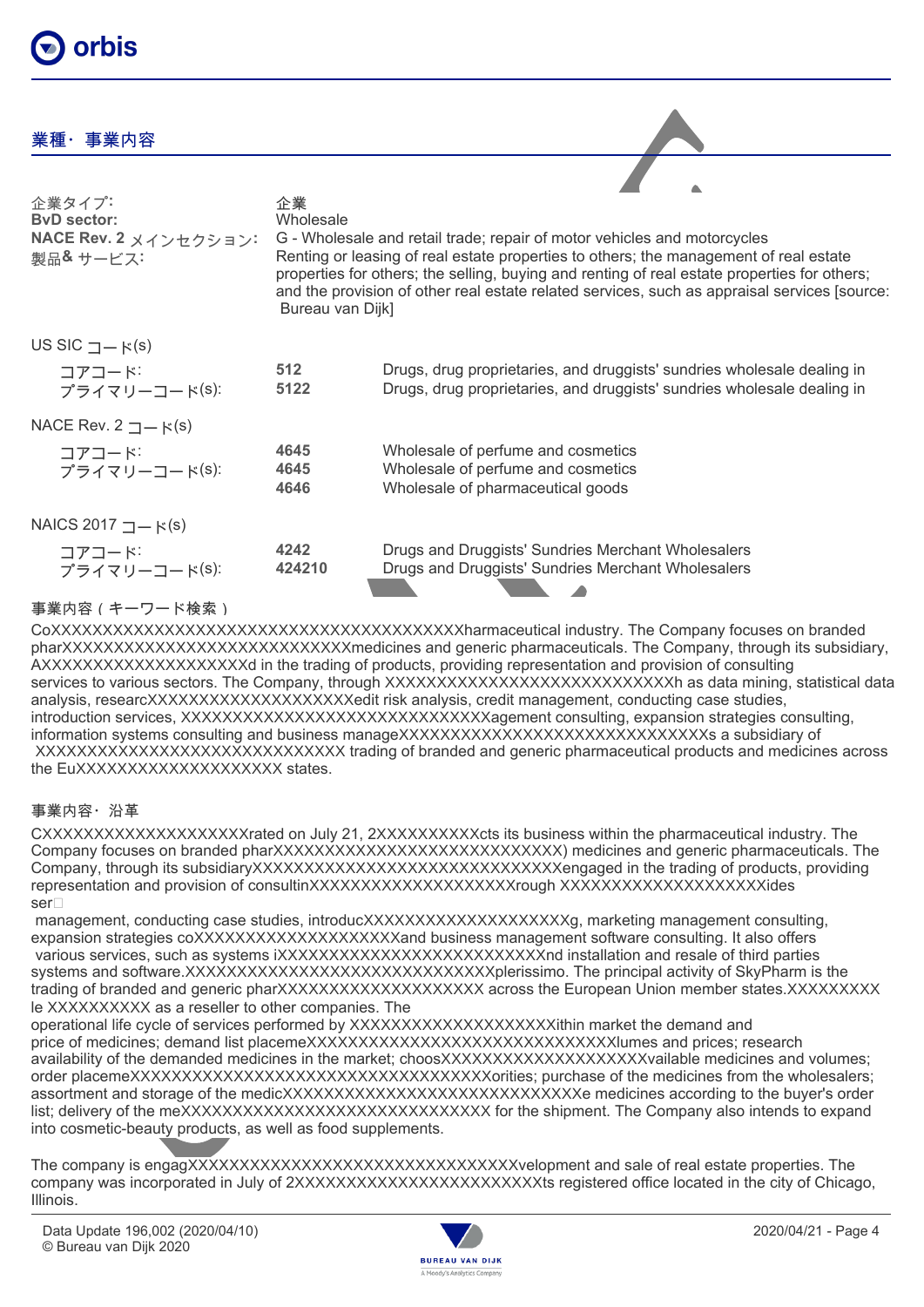

The company operatesXXXXXXXXXXXXXXXXXXXXXXXXXXXXXXXXXXXXXXXXwing activities: the renting or leasing of real estate properties to others; the manaXXXXXXXXXXXXXXXXXXXXXXXXXXXXXXXXXXXg, buying and renting of real estate properties for others; and the provision of other real estate related services, suchXXXXXXXXXXXXXXXXX company principally conducts its businXXXXXXXXXXXXXXXXXXXXStates.

Active in 1 country(ies) or region(s), 1 strategic alliance(s)

プライマリービジネスライン(主事 Engaged in real estate business

業): 主たる事業内容: Services

主な製品およびサービス: Renting or leasing of real estate properties to others; the management of real estate properties forXXXXXXXXXXXXXXXXXXXXXXXXXXXXXXXXXXXXXXXXs for others; and the provision of other real estate relatXXXXXXXXXXXXXXXXXXXXXXXXXXXrvices

主たる営業を行う国:

主要財務情報

連結, Annual report

20XX/12/31 20XX/12/31 20XX/12/31 20XX/12/31 th USD th USD th USD th USD 12 months 12 months 12 months 12 months Unqualified Unqualified Unqualified Unqualified US GAAP US GAAP US GAAP US GAAP 10-K 10-K 10-K 10-K ∟ 総売上高 534 | 6,755 | 30,013 | 37,084 ∟ 経常利益 -6,688 -600 -6,207 -9,043 ∟ 当期純利益 -6,688 -601 -6,210 -9,061 ∟ キャッシュフロー -532 -592 -4,234 -9,017 ∟ 総資産 658 3,119 10,676 20,695 ∟ 自己(株主)資本 → 1,248 | -1,753 | -3,028 | -3,317 ∟ 流動比率(x) 0.29 0.54 0.69 0.82 ∟ 売上高経常利益率(%) │ n.s. │ -8.89 │ -20.68 │ -24.39 ∟ 税引前ROE (%) n.s. n.s. n.s. n.s. ∟ 税引前ROCE (%) | n.s. | n.s. | n.s. | n.s. | n.s. ∟ 自己(株主)資本比率(%) | n.s. | -56.21 | -28.36 | -16.03 ∟ 従業員数 n.a. 1 1 1



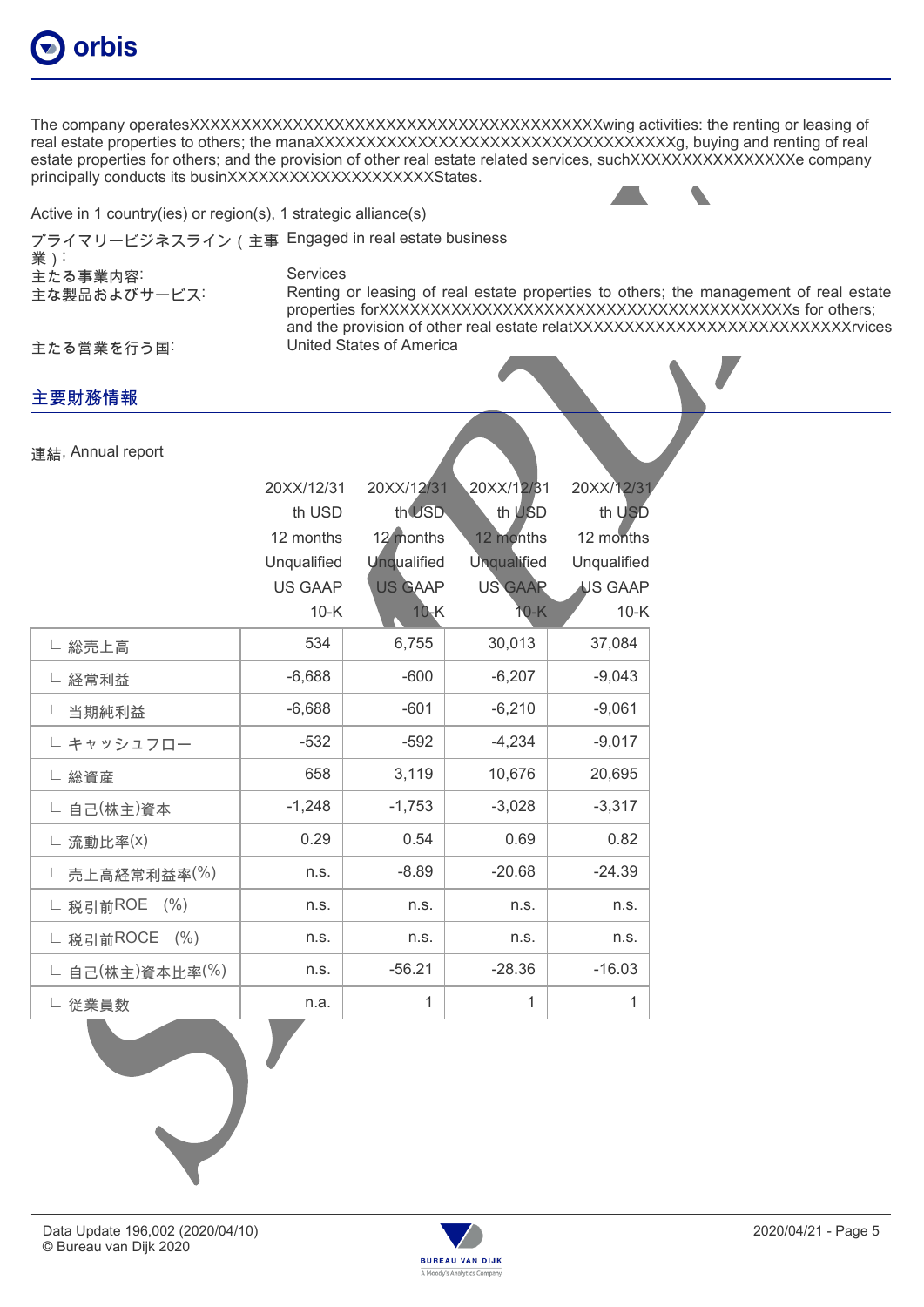



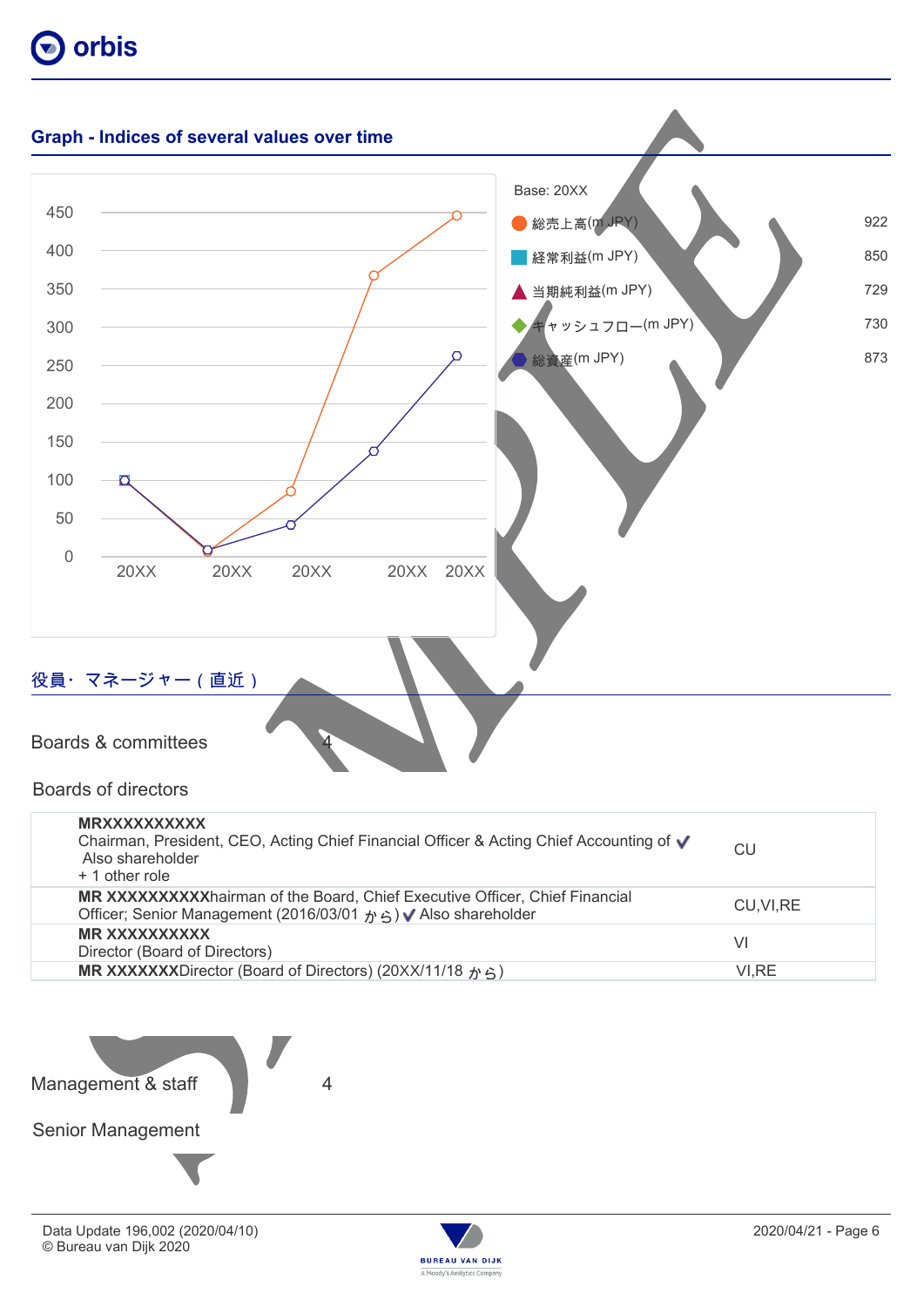# orbis

| <b>MR XXXXXXXXXX</b><br>Chairman, President, CEO, Acting Chief Financial Officer & Acting Chief Accounting of √<br>Also shareholder<br>+ 1 other role                 |               |                          |        | <b>CU</b>               |         |                          |
|-----------------------------------------------------------------------------------------------------------------------------------------------------------------------|---------------|--------------------------|--------|-------------------------|---------|--------------------------|
| MR XXXXXXXXXChairman of the Board, Chief Executive Officer, Chief Financial<br>Officer; Senior Management (20XX03/01 から) V Also shareholder                           |               | CU, VI, RE               |        |                         |         |                          |
| <b>MR XXXXXXXXXX</b><br><b>Managing Director</b>                                                                                                                      |               | VI                       |        |                         |         |                          |
| <b>MR XXXXXXXXXX</b><br>Secretary                                                                                                                                     |               |                          |        | VI                      |         |                          |
| Other or unspecified<br>department                                                                                                                                    |               |                          |        |                         |         |                          |
| MR XXXXXXXXXDirector (20XX/02/26 $\gamma$ 6) Also shareholder<br>MR XXXXXXXXXSecretary, Director (20XX01/13 $\hat{p}$ $\hat{p}$ ) + 1 other role                      |               |                          |        | <b>RE</b><br><b>RE</b>  |         |                          |
| <b>Filters</b><br>全てのソース<br>Bodies & departments<br><b>Corporate group</b>                                                                                            |               |                          |        |                         |         |                          |
| 名前                                                                                                                                                                    | $\boxed{\Xi}$ | 出資比率<br>Direct % Total % |        | <b>Level of</b><br>own. | 日付      | 企業活<br>ステ<br>タス          |
| <b>Global Ultimate Owner</b>                                                                                                                                          |               |                          |        |                         |         |                          |
| COSMOS SAMPLE COMPANY INC.                                                                                                                                            | US            |                          |        |                         |         |                          |
| <b>Ultimately owned subsidiaries</b>                                                                                                                                  |               |                          |        |                         |         |                          |
| COSXXXXXXXXXXXXXXXXXXXCO.LTD                                                                                                                                          | GR            | 100.00                   | 100.00 | 1                       | 20XX/12 |                          |
| DECAHEDRON LTD                                                                                                                                                        | <b>GB</b>     | 100.00                   | 100.00 | $\mathbf{1}$            | 20XX/09 | $\overline{\phantom{a}}$ |
| SXXXXXXXXXXA.                                                                                                                                                         | <b>GR</b>     | $\overline{\phantom{a}}$ | 100.00 | 1                       | 20XX/12 | $\overline{\phantom{a}}$ |
| <b>Ultimate Owner definition</b><br>最終所有者は出資比率 <sup>50.01</sup> 》以上を最終的に子会社を経由して保有している<br>Excluding Individuals or families, Public authorities, states, governments. |               |                          |        |                         |         |                          |

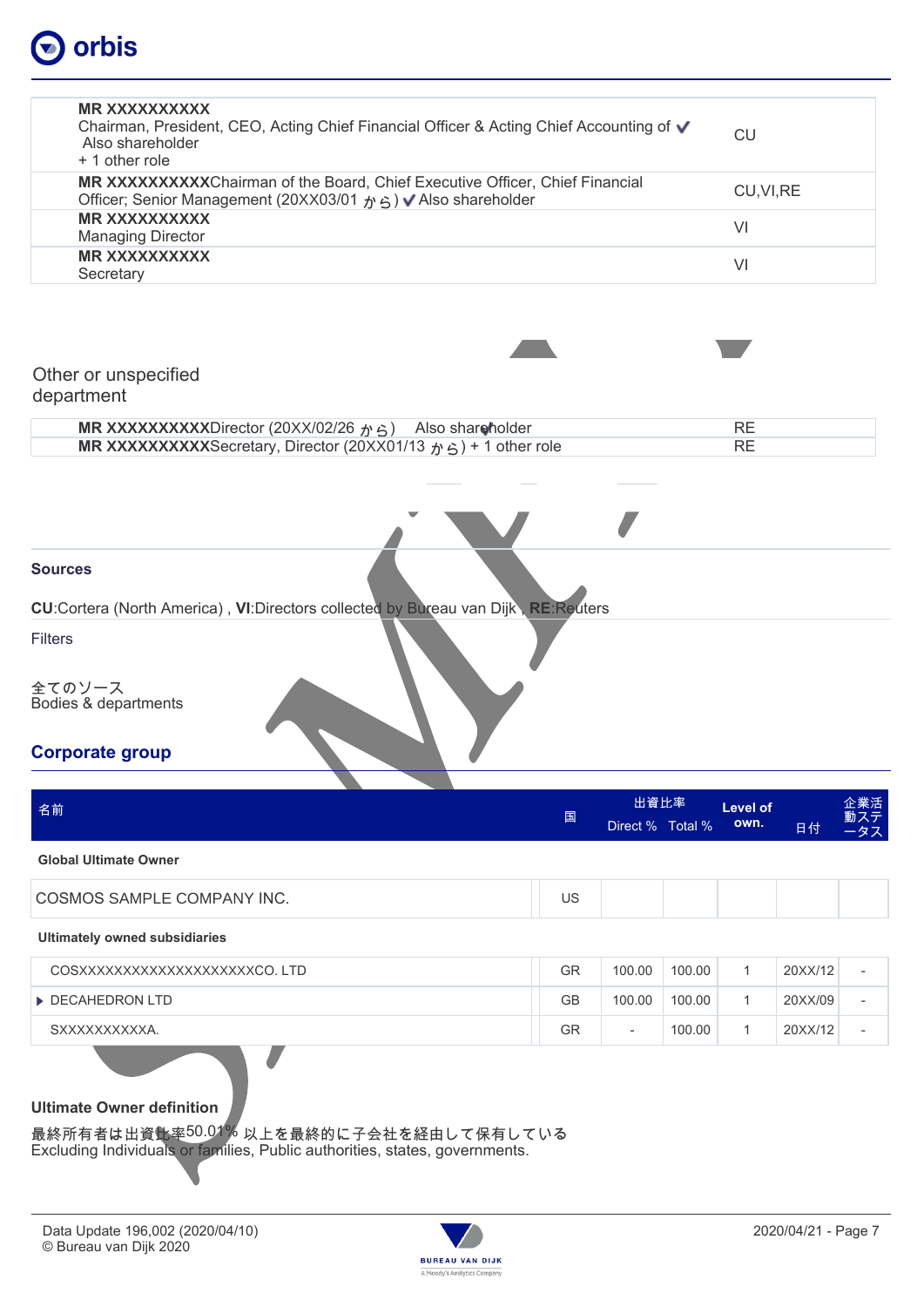

## ファミリーツリーリスト



**D - Direct majority ownership** Has an identified shareholder with over 50% direct ownership or is a branch/foreign company

This company is the Global Ultimate Owner of the group.

#### **Ultimate Owner definition**

最終所有者は出資比率50.01% 以上を最終的に子会社を経由して保有している Excluding Individuals or families, Public authorities, states, governments.

## **Current shareholders**

|                                 |  | 国    | タイ | 出資比率                     |      | Op. Rev.                 |      |         |
|---------------------------------|--|------|----|--------------------------|------|--------------------------|------|---------|
| 名前                              |  |      |    | Direct % Total %         |      | $(m$ JPY $)$             | 従業員数 | 日付      |
| <b>MRXXXXXXXXXXX</b>            |  | n.a. |    | 59.90                    | n.a. | $\overline{\phantom{a}}$ |      | 20XX/04 |
| HXXXXXXXXXXXXXXXXXXXXT LP       |  | US   | D  | $\overline{\phantom{a}}$ | 5.38 | 554                      | 22   | 20XX/04 |
| HXXXXXXXXXXXXXXXXXXXX FUND LTD. |  | KY   | Е  | 5.38                     | n.a. | n.a.                     | n.a  | 20XX/04 |
| MR XXXXXXXXXX                   |  | n.a. |    | 3.75                     | 4.05 | $\overline{\phantom{0}}$ | -    | 20XX/04 |

#### **Legend**

 $\mathcal{S}$ 

Also a manager New York コーヒー I = 特定できる個人または一族 P = 非公開投資会社 E = 投資信託/年金基金等

## **Current subsidiaries**

| 名前                                     |           | タイ |                                | 出資比率             |        | 企業活                      |         |         |      |  |
|----------------------------------------|-----------|----|--------------------------------|------------------|--------|--------------------------|---------|---------|------|--|
|                                        | 国         | ヺ  |                                | Direct % Total % |        | 動ステ<br>ータス               | 日付      | (m JPY) | 従業員数 |  |
| CXXXXXXXXXXXXXXXXXXXXXXXXXXXXXXX<br>TD | GR        | C  | $\overline{\phantom{a}}$<br>-  | 100.00           | 100.00 | $\overline{\phantom{a}}$ | 20XX/12 | 2,095   | 30   |  |
| ▶ DXXXXXXXXXXLTD                       | <b>GB</b> | С  | $\overline{\phantom{a}}$       | 100.00           | 100.00 | $\overline{\phantom{a}}$ | 20XX/09 | 607     | 3    |  |
| XXXXXXXXXX.                            | GR        | С  | $\overline{\phantom{a}}$<br>-- | -                | 100.00 | $\overline{\phantom{0}}$ | 20XX/12 | n.a.    | n.a. |  |

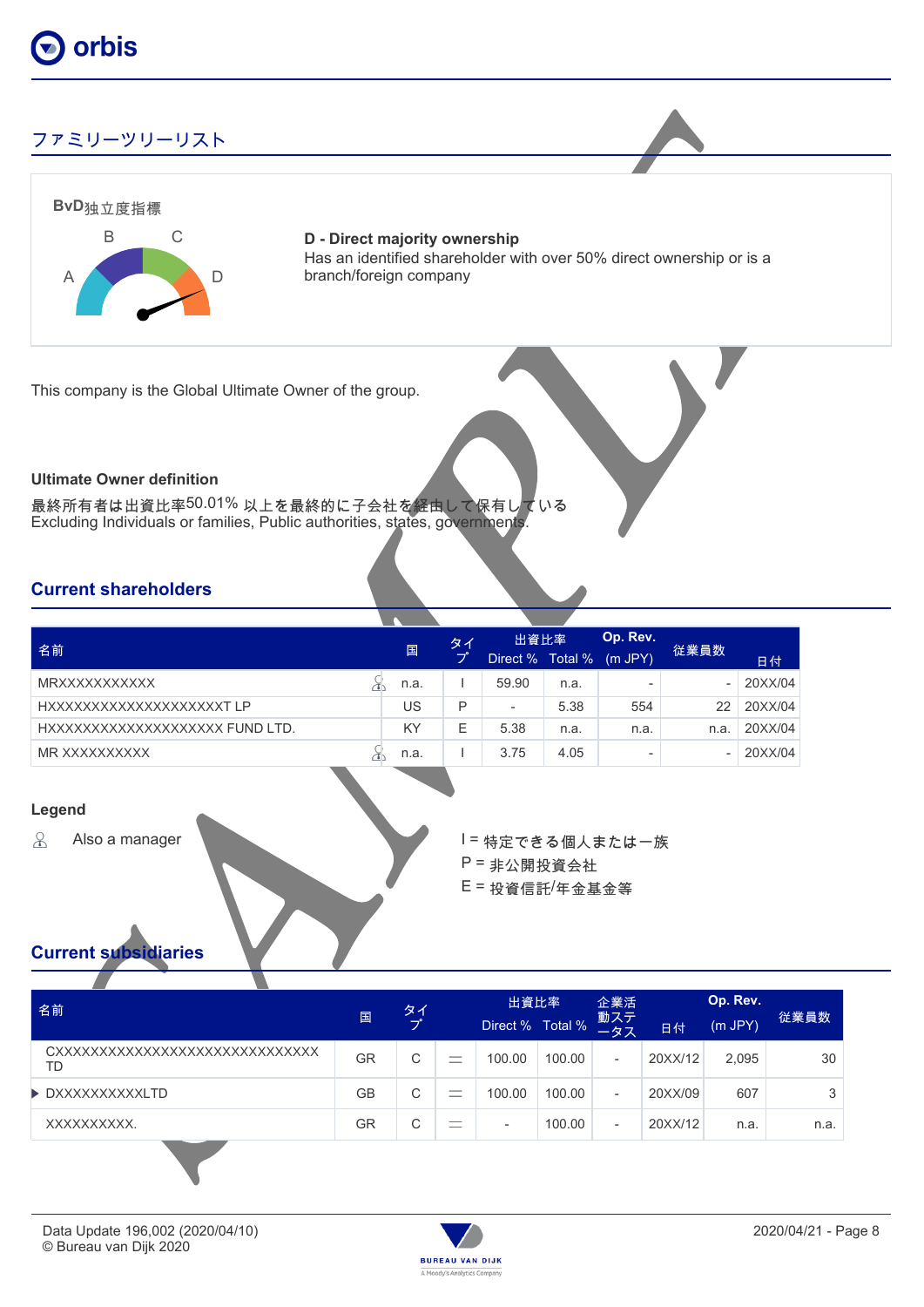



C = Corporate

# **Ownership structure**



 $\mathcal{P}$ 



- 
- 実質的所有者(BO/Beneficial Owner) CTP Calculated total percentage
	- Director/Manager
	-
	- GP General partner
	- JO Jointly owned, = 50 %